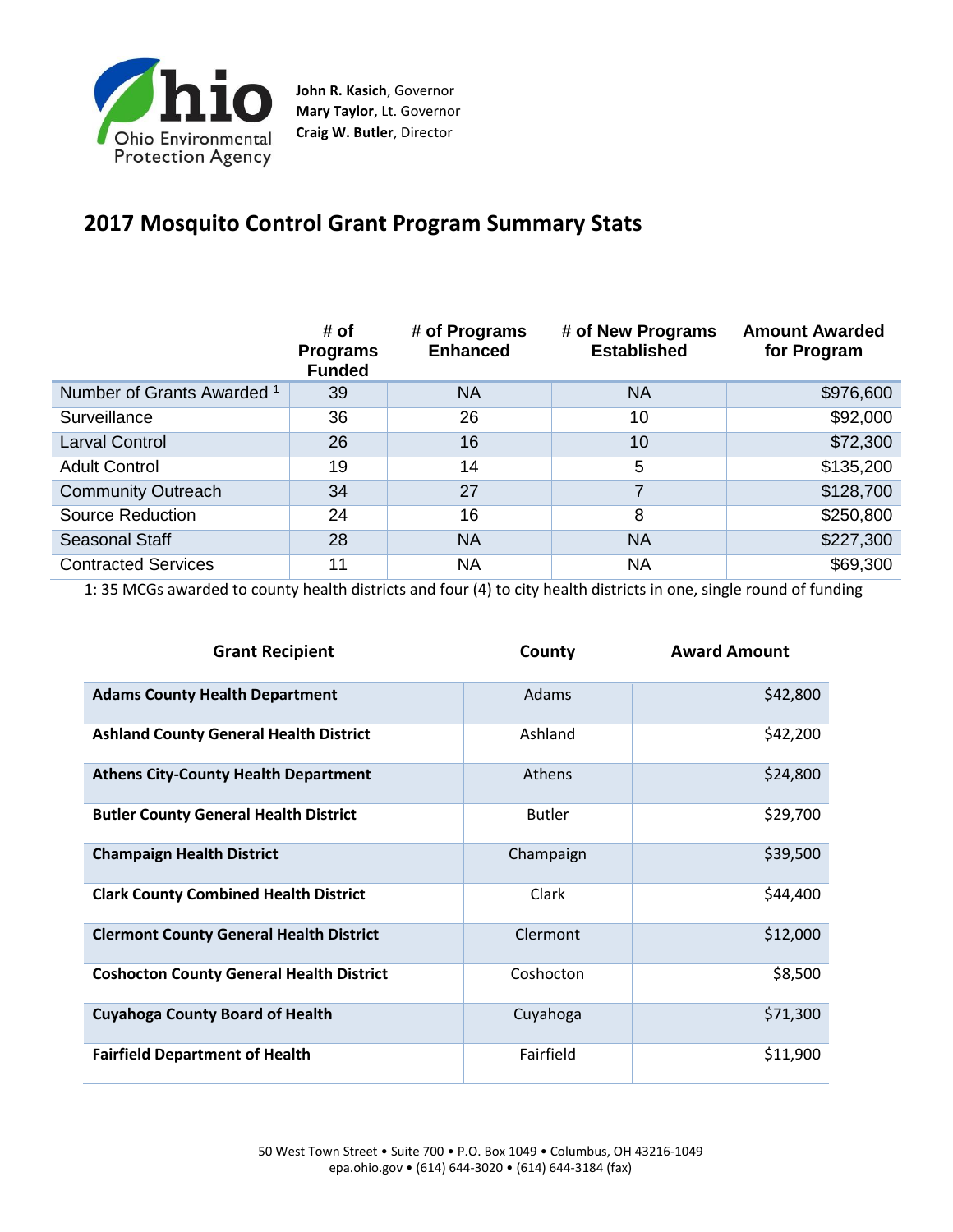| <b>Galion City Health Department</b>                  | Crawford     | \$18,000 |
|-------------------------------------------------------|--------------|----------|
| <b>Gallia County General Health District</b>          | Gallia       | \$27,200 |
| <b>Greene County Public Health</b>                    | Greene       | \$19,600 |
| <b>Hancock Public Health</b>                          | Hancock      | \$25,000 |
| <b>Henry County Health Department</b>                 | Henry        | \$10,000 |
| <b>Hocking County Health Department</b>               | Hocking      | \$19,400 |
| <b>Huron County Public Health</b>                     | Huron        | \$58,700 |
| <b>Jackson County Health Department</b>               | Jackson      | \$19,400 |
| <b>Kent Health Department</b>                         | Portage      | \$42,000 |
| <b>Lawrence County Health Department</b>              | Lawrence     | \$13,800 |
| <b>Licking County Health Department</b>               | Licking      | \$34,500 |
| <b>Marion Public Health</b>                           | Marion       | \$21,500 |
| <b>Meigs County Health Department</b>                 | <b>Meigs</b> | \$6,000  |
| <b>Miami County Public Health</b>                     | Miami        | \$7,200  |
| <b>Norwood City Health Department</b>                 | Hamilton     | \$7,600  |
| <b>Perry County Health Department</b>                 | Perry        | \$9,200  |
| <b>Pickaway County General Health District</b>        | Pickaway     | \$27,200 |
| <b>Pike County General Health District</b>            | Pike         | \$29,100 |
| <b>Preble County Public Health</b>                    | Preble       | \$11,100 |
| <b>Public Health - Dayton &amp; Montgomery County</b> | Montgomery   | \$12,300 |
| <b>Ross County Health District</b>                    | Ross         | \$27,900 |
| <b>Scioto County General Health District</b>          | Scioto       | \$36,700 |
| <b>Tuscarawas County Health Department</b>            | Tuscarawas   | \$50,000 |
| <b>Vinton County Health Department</b>                | Vinton       | \$12,500 |
| <b>Warren County Combined Health District</b>         | Warren       | \$12,500 |
| <b>Washington County Health Department</b>            | Washington   | \$18,000 |